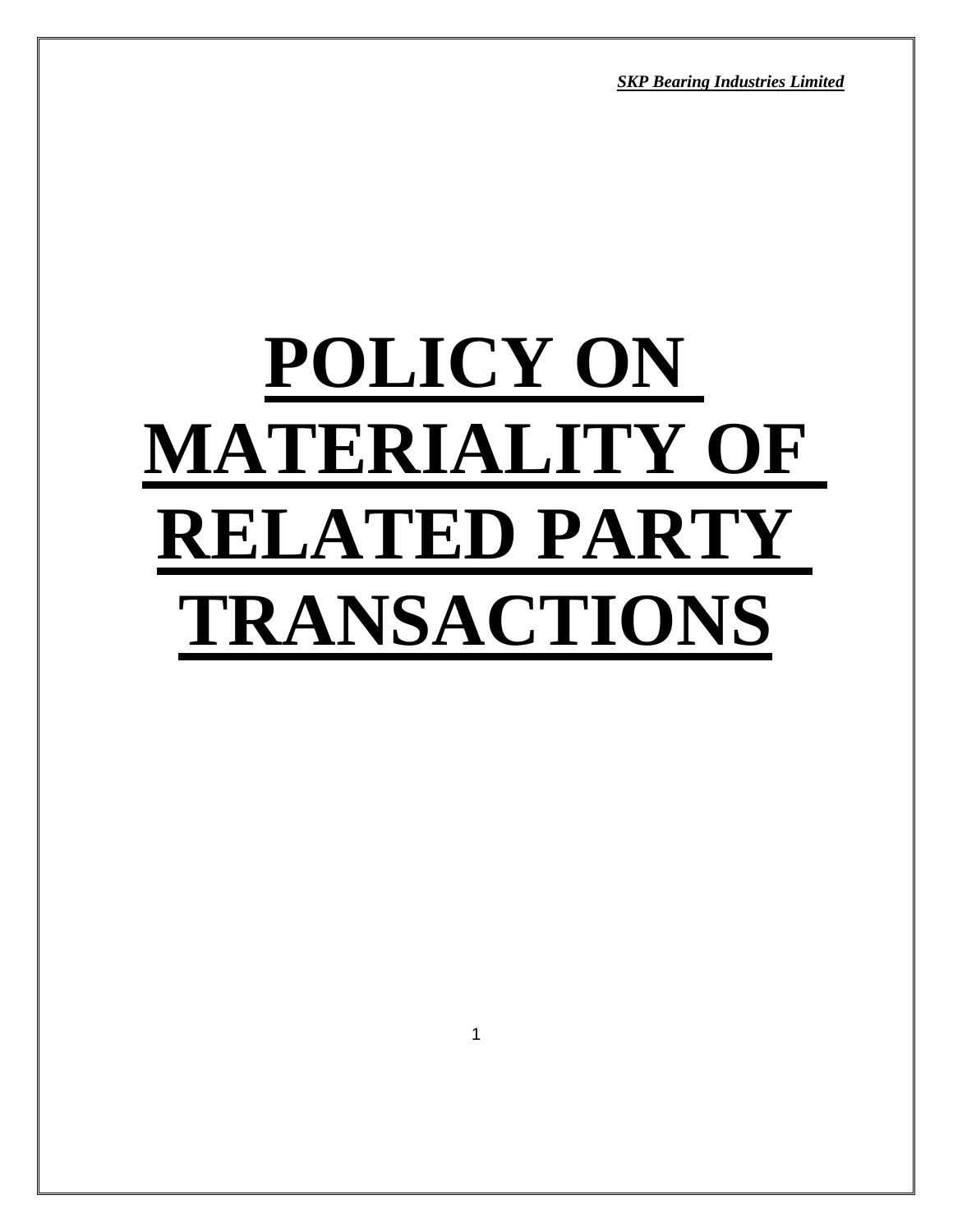# **PREFACE**

SKP Bearing Industries Limited has always been committed to good corporate governance practices, including in matters relating to Related Party Transactions. An endeavor is consistently made to have only arms' length transactions with Related Parties.

All Related Party Transactions (RPT), as that term is defined in this policy, shall be subject to review in accordance with the procedures set forth below. The Board has determined that the Audit Committee (the "Committee") is best suited to review all Related Party Transactions.

# **DEFINITIONS**

A **'related party'** is a person or entity that is related to the company. Parties / Entities are considered to be related if an entity shall be considered as related to the company if: *(i) such entity is a related party under Section 2(76) of the Companies Act, 2013; or (ii) such entity is a related party under the applicable accounting standards.*

**Materiality of Related Party Transactions** means a transaction with a related party shall be considered material if the transaction / transactions to be entered into individually or taken together with previous transactions during a financial year exceed ten percent of the annual turnover of the company as per the last audited financial statements of the company or such higher limit as may have prescribed u/r 23(1) of the LODR with a related party."

Royalty / brand usage payment to a related party (all transactions taken together in a financial year) shall deemed to be material if the transactions exceed 5% of the annual consolidated turnover of the Company during as per the last audited financial statement of the Company or such higher limit as may have prescribed u/r 23(1) of the LODR.

### **PROCEDURES**

- **1.** All Related Party Transactions (RPTs) of the company as prescribed under the Companies Act, 2013 and SEBI (Listing Obligations and Disclosure Requirements) regulation 2015 will be approved by the audit committee of the Board from time to time.
- **2.** Each Director who is a Related Party with respect to a particular Related Party Transaction shall disclose all material information to the Committee concerning such Related Party Transaction and his or her interest in such transaction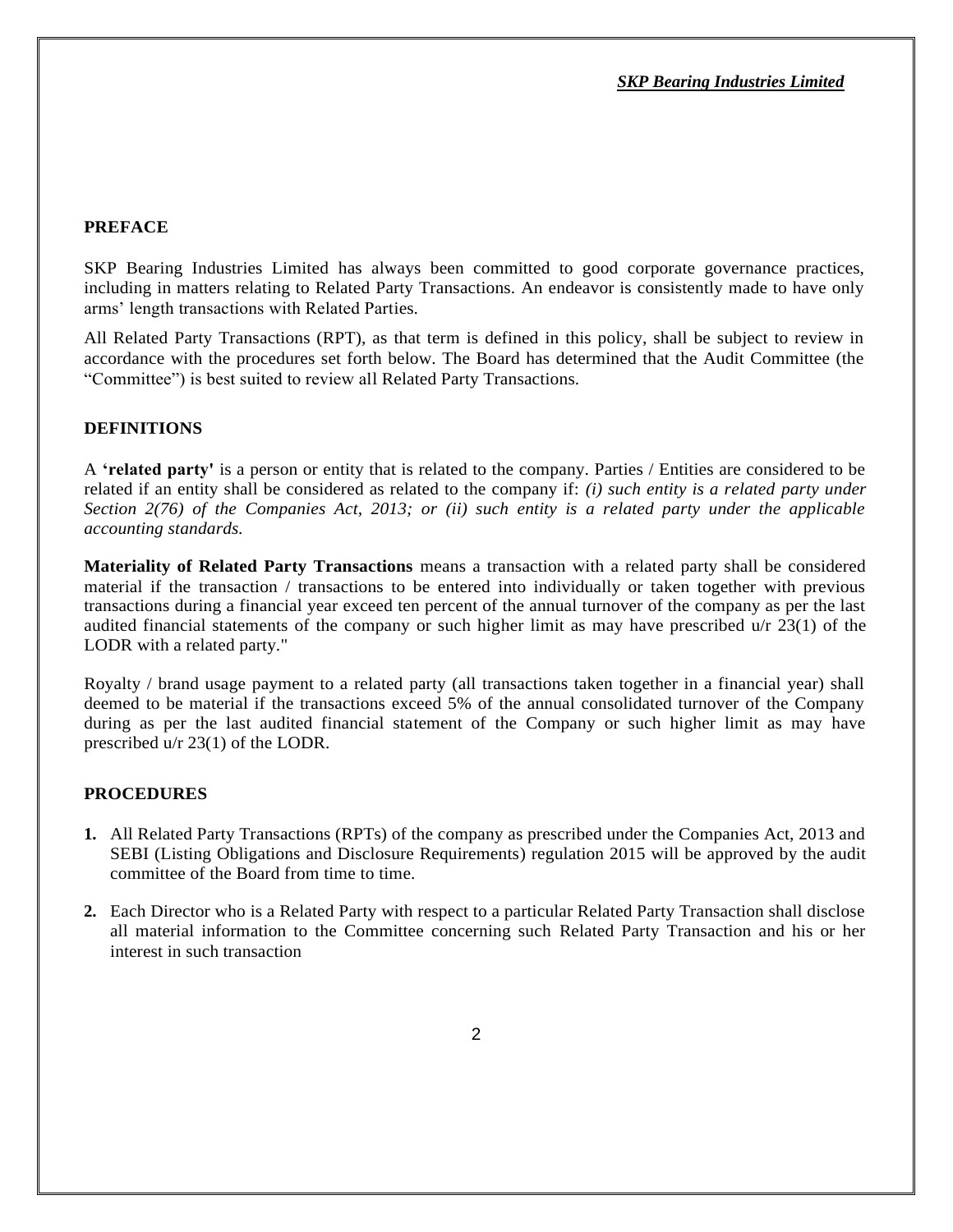# *SKP Bearing Industries Limited*

- **3.** Management shall present to the Audit Committee the following information, to the extent relevant, with respect to actual or potential Related Party Transactions:
	- **a.** A general description of the transaction(s), including the name of the related party and nature of relationship, duration of the contract and particulars of the contract or arrangement, maximum amount of transaction that can be entered into, the material terms and conditions.
	- **b.** The Related Party's interest in the transaction(s), including the Related Party's position or relationship with, or ownership of, any entity that is a party to or has an interest in the transaction(s).
	- **c.** The manner of determining the pricing and other commercial terms, the indicative base price / current contracted price and the formula for variation in the price if any.
	- **d.** any advance paid or received for the contract or arrangement, if any and the approximate value of the transaction(s) and the approximate value of the Related Party's interest in the transaction(s)
	- **e.** In the case of a lease or other transaction providing for periodic payments or installments, the aggregate amount of all periodic payments or installments expected to be made in the financial year.
	- **f.** In the case of indebtedness, the aggregate amount of principal to be outstanding and the rate or amount of interest to be payable on such indebtedness.
	- **g.** Whether all factors relevant to the contract have been considered, if not, the details of factors not considered with the rationale for not considering those factors and any other material information regarding the transaction(s) or the Related Party's interest in the transaction(s).
- **4.** Consent of the Board and the Shareholders would also be taken in respect of all RPTs, provided that such consent would not be required in the following cases:
	- **a.** The transactions are entered into by the company in its ordinary course of business and are on an arms' length basis; and
	- **b.** The transaction / transactions to be entered into individually or taken together with previous transactions during a financial year does not exceed ten percent of the annual consolidated turnover of the company as per the last audited financial statements of the company or such higher limit as may prescribed u/r 23(1) of the LODR with a related party.
- **5.** Where Board consent / shareholders' approval is required as per para 4 above, a) the agenda of the Board meeting at which the resolution is proposed to be moved and b) explanatory statement to be annexed to the notice of such general meeting, shall disclose all such details / information about the contract as are prescribed under the Companies (Meetings of Board and its Powers) Rules, 2014.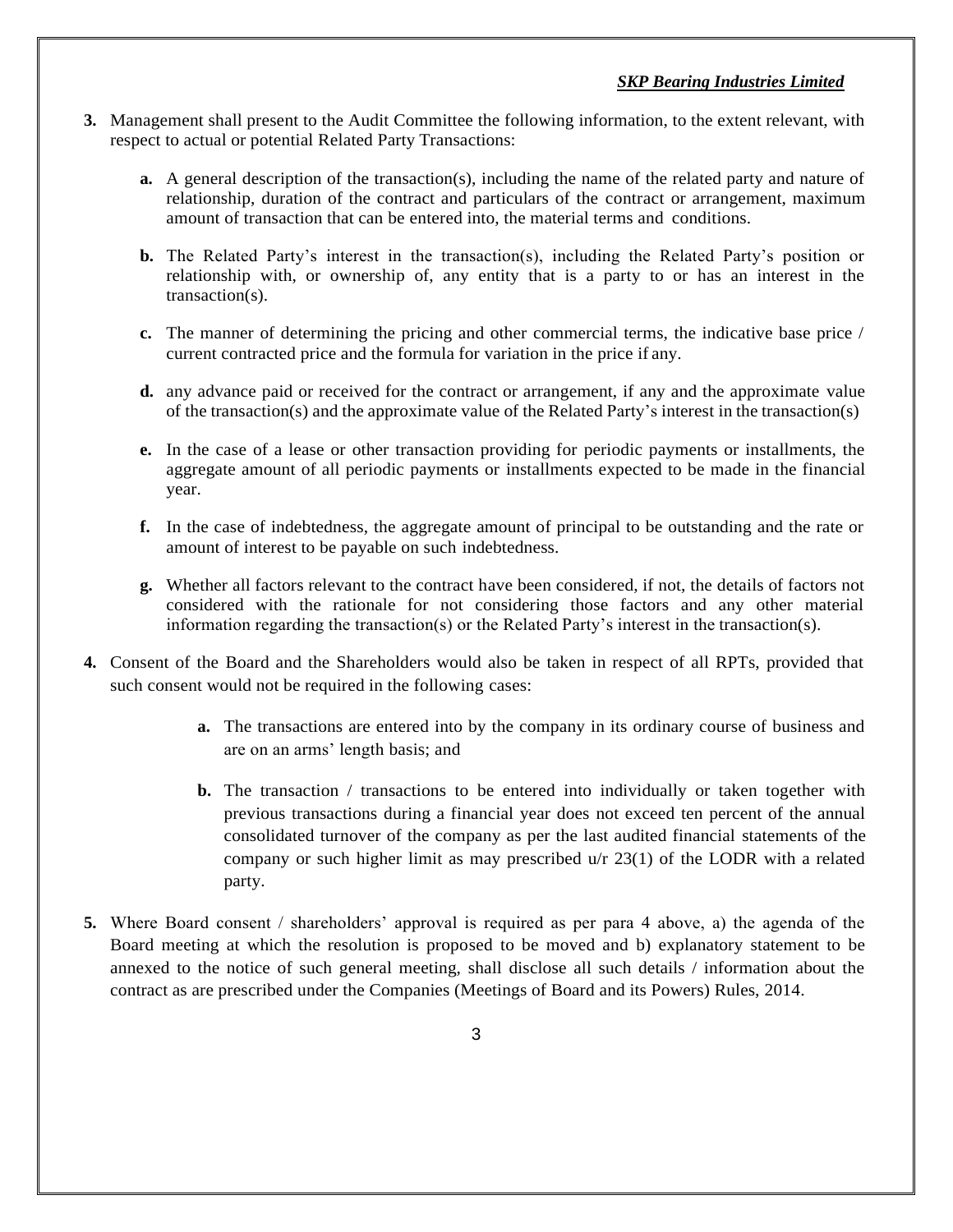- **6.** Where RPTs require approval of the Board and the shareholders through resolution as per para 4 above, (a) any director who is interested in any contract or arrangement with a related party, shall not be present at the meeting during discussions on the subject-matter of the resolution relating to such contract or arrangement and b) all entities falling definition of Related Party(ies) shall abstain from voting on such resolution of the shareholders.
- **7.** If any contract or arrangement is entered by a Director or any employee without the consent of the Board or without Special Resolution in General Meeting due to some urgency, it shall be ratified by the Board or General Meeting by means of Special Resolution within 3 months from the date on which such Contract or arrangement was entered into else it shall be Voidable at the option of the Board or as the case may be, of the shareholders.
- **8.** In case the market price of any transactions/arrangements are not available or cannot be ascertained and could not be executed with outsiders due to secrecy of the nature of products or formula, such transactions shall be done as far as possible to the nearing market price and after citing justification to the Audit committee for such transaction and necessity.
- **9.** If a Related Party Transaction will be ongoing/ proposed to be entered into by the company, the Committee may grant omnibus approval for ongoing dealings/ proposed related party transactions. Such omnibus approval shall specify (i) the name/s of the related party, nature of transaction, period of transaction, maximum amount of transaction that can be entered into, (ii) the indicative base price / current contracted price and the formula for variation in the price if any and (iii) such other conditions as the Audit Committee may deem fit.

If the need for Related Party Transaction cannot be foreseen and aforesaid details are not available, Audit Committee may grant omnibus approval for such transactions subject to their value not exceeding one crore per transaction. The Audit Committee shall lay down the criteria /guidelines for granting the omnibus approval in line with the policy on Related Party Transactions of the company. Such approval shall be applicable in respect of transactions which are repetitive in nature and only for one year.